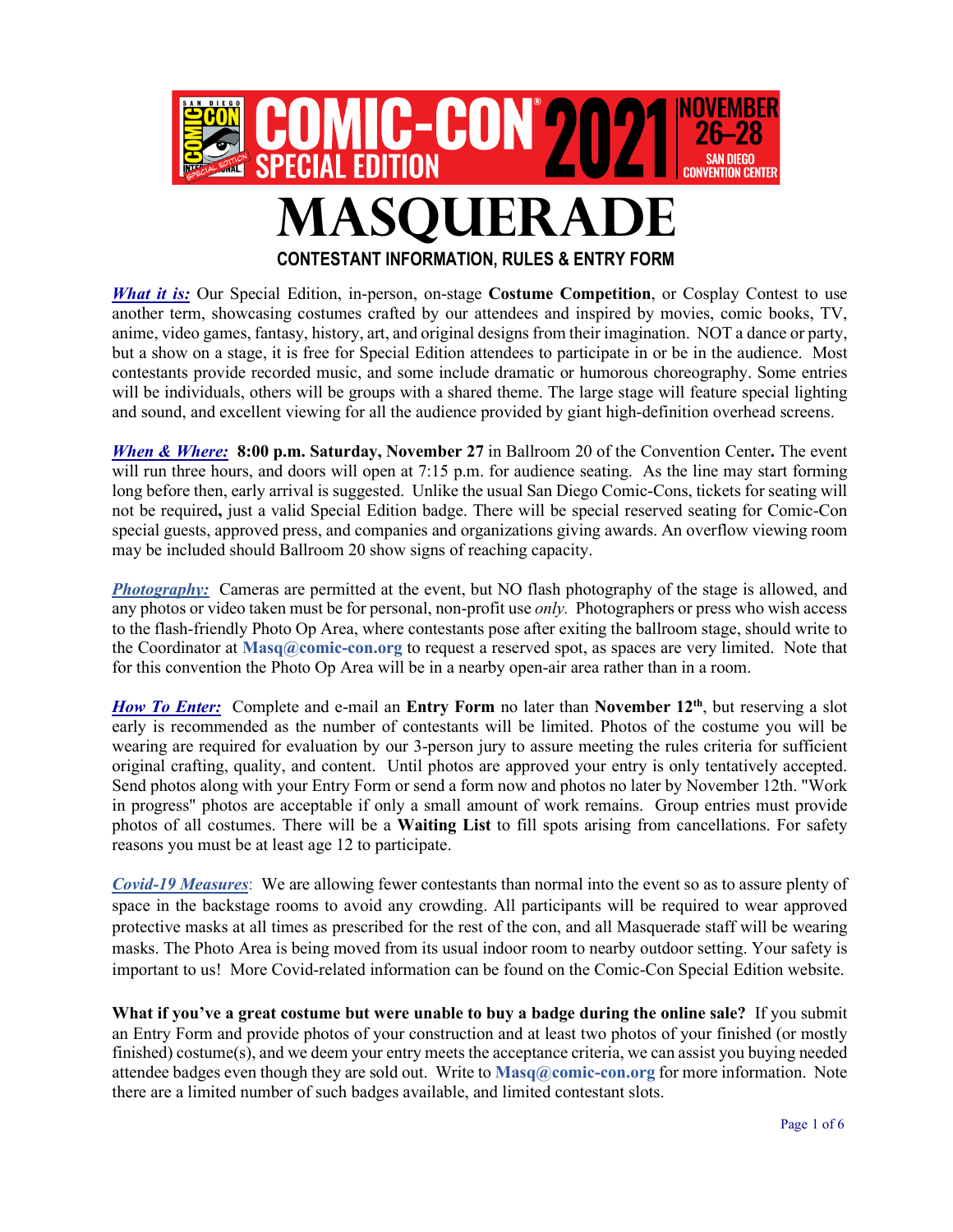Please don't wear your contest costume at the con before it is seen in the Masquerade, or it will be ineligible. Why, you ask?Our audiences wait a long time in line to see something very special, not what they've already seen in the halls. This will also protect it from the wear and tear that can happen in crowds, lines, and warm temperatures (San Diego does have warm Thanksgivings sometimes). We've seen great costumes drop out from damage or exhaustion, so keep yours out of sight until Saturday evening so as to be a surprise to the audience, and so that it, and you, will be fresh and looking great!

*Comic-Con Special Edition Masquerade Awards:* Our guest judges assembled from industry professionals and past winners will select winners of the **Comic-Con Masquerade trophies** in the following categories: **Best In Show, Judges' Choice, Best Re-Creation, Best Original Design, Best Workmanship, Most Humorous, Most Beautiful, and Best Young Fan.**

The trophy medallions were custom designed by fantasy artist Sue Dawe and crafted by the company that makes the Emmy**®** and Golden Globe**®** awards. **Plus:** Winners in the above Comic-Con categories will receive a **Free Four-Day Badge** to our **2022 San Diego Comic-Con International.** Badges are nontransferable; if a group wins a category, up to five medallions and badges will be given.

*Sponsored Awards & Prizes:* In addition to the Comic-Con trophies, representatives of select companies, and organizations will be presenting their own generous prizes to winners that they select:

- **Frank And Son Collectible Show**, of the City of Industry, California, "Your one-stop show for ALL your collectible needs" will take a break from their large and popular bi-weekly mini-cons to present to the entry their representatives deem the audience favorite a **\$1,000** cash prize!
- **The Costumer's Guild West, southern California's costuming fandom group, will present a one-year** membership to their group, as well as one full scholarship and one night's complimentary hotel stay to their weekend conference, **Costume College®,** held the last weekend in July 2022 (winner may choose 2023 instead) at the Warner Center Marriott in Woodland Hills, CA, to the entry their representatives select as showing the most promise. **Costume College** promotes the art of costuming by providing educational lectures and workshops in every aspect of costuming.
- **San Diego Comic Convention** is happy to present a special costuming award given in memory of a long-time committee and Board member Alan Campbell, who passed away and is sorely missed. Alan was a great fan of the Masquerade, at times generously donating his own prize. The Special Edition Alan Campbell Award will be **\$500 cash**, presented to the entry deemed Best Re-Creation of a Comics Character or Characters in the show, as selected by their representative.
- **The Art Directors Guild, IATSE Local 800.** The ADG, which has presented panels at Comic-Con for a dozen years, has among its members art directors, graphic artists, illustrators, matte artists, model makers, production designers, scenic artists, set designers and title artists of the motion picture, theater, and TV industries, is presenting **two awards**: *The Art Directors Guild Cosplay Award for Original Concept Design*, presented to the entry most exemplifying a wholly original concept. The "Idea" is paramount in this category, the implementation and craftwork are secondary to the original notion; and, *The Art Directors Guild Cosplay Award for Best Graphic Design*, presented to the entry whose printed, painted, or sculpted graphics are superior. Each award comes with a **\$500** prize.

More organizations may join this list as the convention nears.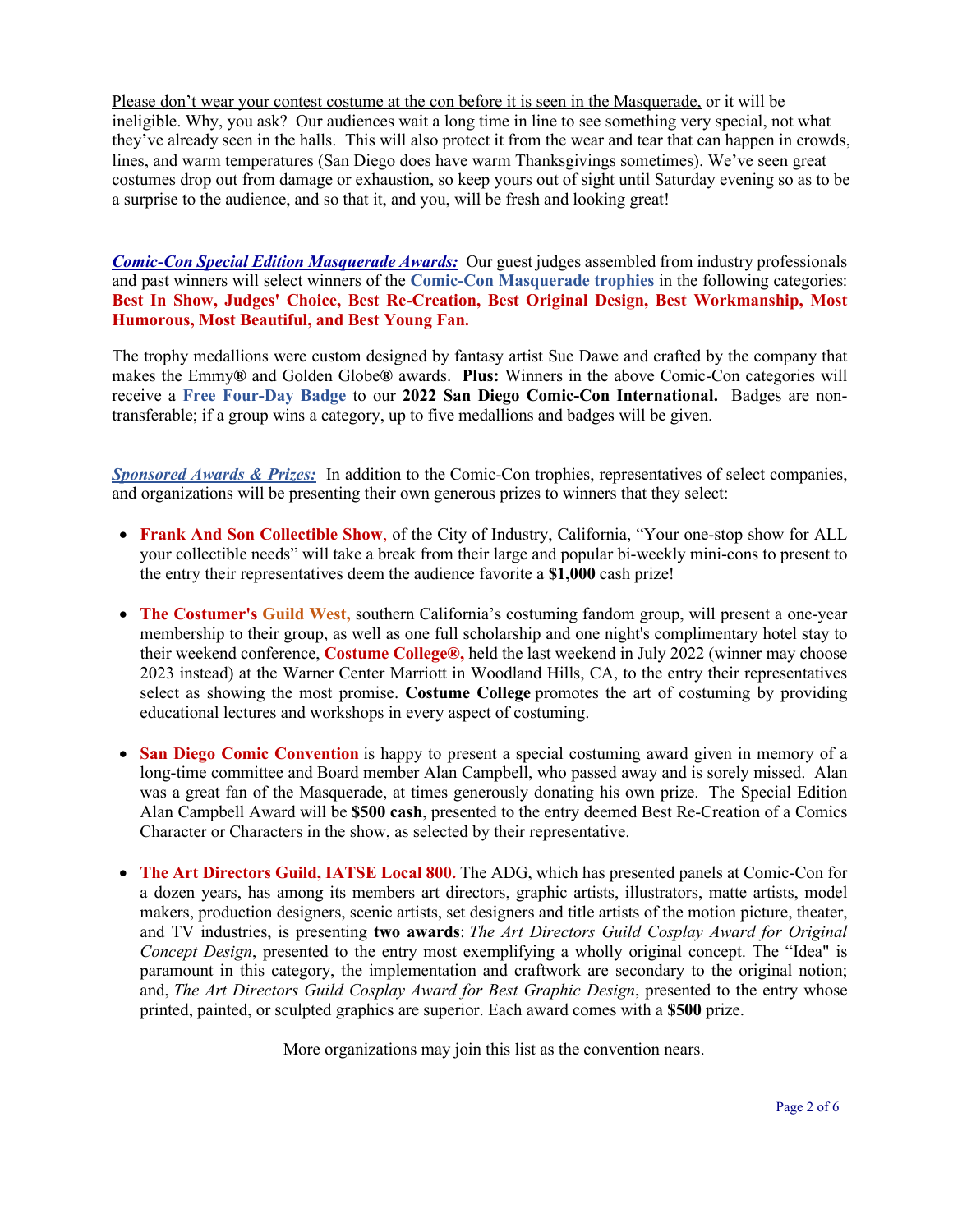When you arrive at the convention, sign-in at the **Masquerade Desk** upstairs near Ballroom 20 to confirm your arrival and to fill out some show forms. **If you don't sign-in by noon on Saturday, we will have to assume you have canceled and will release your spot to someone from the Waiting List.** Completed show forms must be submitted no later than 12 noon on Saturday, either at the Desk or the Orientation. All contestants and their helpers need **Backstage Passes** for the show, obtainable at the Desk and at the Orientation. **Masquerade Desk** hours are 9:30 AM to 5:30 PM on Friday and Saturday.

*Music / Narration / Sound Effects:* If you are incorporating music, pre-recorded narration, or any other recorded sound with your costume presentation, e-mail an MP3 format file to us by 12 Noon Pacific time **November 15th** (earlier is better) to **Masq@comic-con.org** to allow us time to review it for any needed changes. There will be **NO microphones** given to contestants, so any speech must be on your recording, or printed out for the Master or Mistress of Ceremonies to read. If you are unable to send an audio file let us know and we may be able to accommodate you another way. Also bring a back-up USB in MP3 format of your music with you, just in case. We pay ASCAP/BMI a fee for music performance rights, so we can play copyrighted music without any legal issues. If you want music but can't decide what seems to fit it, let us know and we can provide some. If you prefer to present your costume in dramatic silence, that's fine too.



## *Comic-Con Ballroom 20 Stage Diagram – Top View*

The presentation area of the stage is 32' wide by 20' deep, elevated 48" from the ballroom floor. Going up to stage level will require traveling up seven wide 7" high stairs. The ballroom doorways are 9' high by 6' wide. Nearby rooms will contain dressing rooms, and there will be contestant-only bathrooms if you need a sink and large mirror for make-up needs. Standard entry will be stage-right, with the exit stage-left, behind the M.C. lectern. Groups may enter and exit from both sides. Special accommodations for the disabled are possible if we are informed of the needs in advance. Please do not contact the facility with questions.

High-definition cameras will be providing close-up views for the giant projection screens, so if theatrical make-up is appropriate to your costume, consider it. Following your stage appearance, you'll be escorted down a corridor outdoors to the **Photo Area** to pose for photographers, and you'll need to remain in the backstage areas until all the award presentations conclude, since you may win an award and be called back on stage to receive it! On Sunday is a **Masquerade Review** showing a playback of the show.

*Large or Heavy Items:* Please notify us of any especially large items or set pieces. Freight elevators, storage space and loading dock access are available but must be arranged in advance. Experienced costumers know the rule: "Surprise the audience, but never surprise the backstage crew." We love elaborate costumes and presentations, but please inform us if your item is bulky or heavy, and assure you are able to carry it yourself or with helpers that you bring (we can help your helpers buy badges too). Our backstage crew is VERY happy to assist you but are not intended to be your primary means of carrying heavy things. We have a storage room for costumes, props and set pieces at the con, so you can bring them in before Saturday.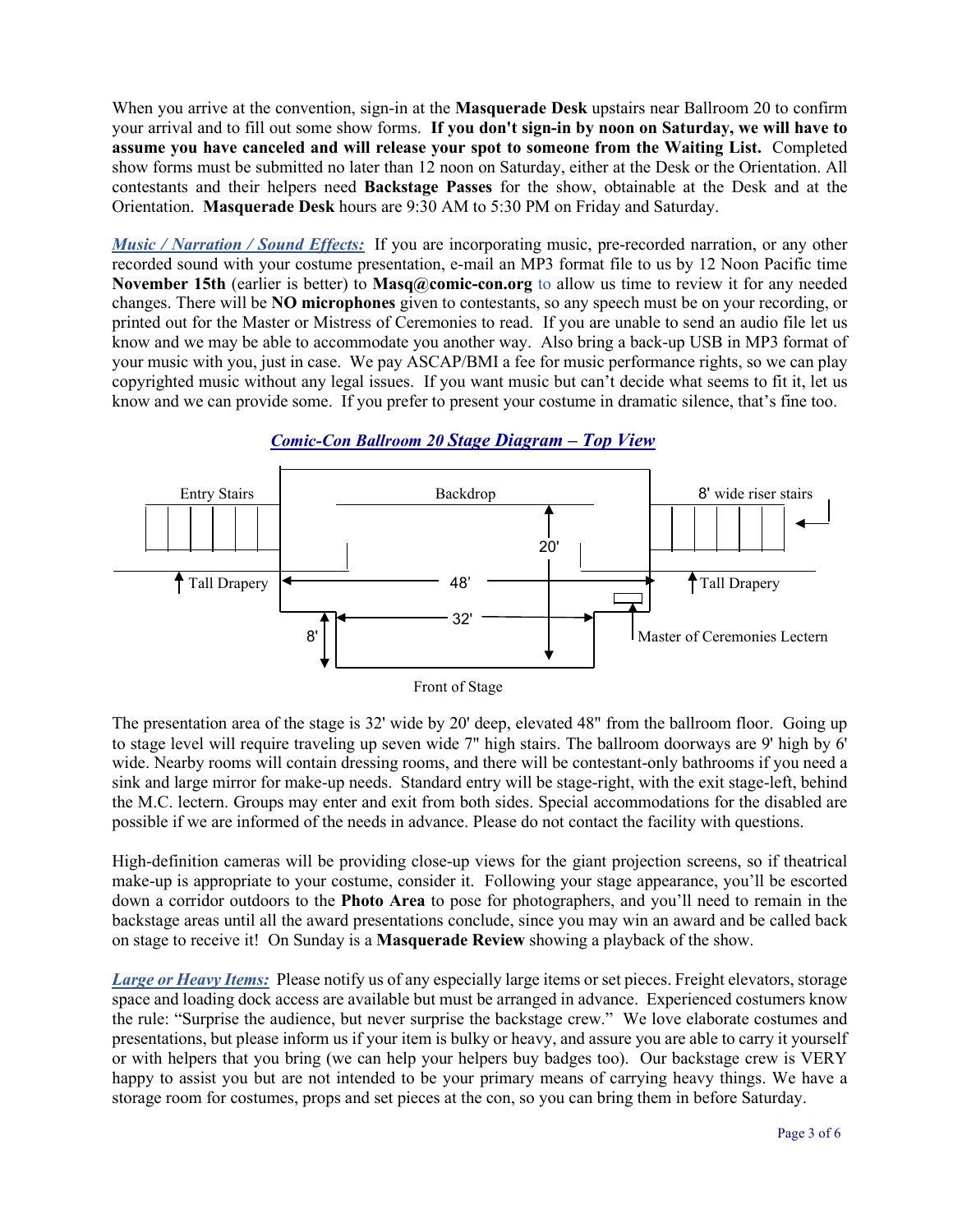We strongly suggest attending the **Masquerade Orientation** from **10:30 a.m. to 11:30 a.m.** on Saturday, in Room 31, where we'll discuss your technical needs and answer questions. You need not bring your costume, although you can bring it and store it there if you like. This room will contain a practice stage available all day. The Ballroom 20 stage is in use for other events during the daytime, but the practice stage will have similar dimensions.

*Important Check-In Time:* When you are arriving Saturday evening, contestants should **check-in** with the Room 32 staff between **4:30 and 5:30 p.m.** but NO LATER than **6:30 p.m**. and you must be **stageready by 6:45 p.m.** to allow for photos and the judges to get a close look at your costume. If you are late, we may have to pull you from the show. Private dressing areas will be assigned when you arrive, worktables, clothing racks and mirrors will be on hand, and we'll have an emergency costume repair kit available with various glues, glue guns, tapes, sewing supplies, spirit gum, wire, and more.

*Reference Materials:* If your costume is a **Re-Creation**, we strongly suggest providing the judges with **reference images** of what it is based on for comparison purposes. You may submit reference items at the con, and they can be returned afterwards. Some simply provide a photo or two, but some supply elaborate booklets detailing the features, close-up photos of construction and even fabric samples that show their entire process. In addition to helping the judges, these can also be a handy resume' item for those aiming for a career in costuming, or just a fun memory book of your experience.





*Projected Background Images:* As has been done the past few years, we install special projection equipment for the Masquerade so that contestants can accompany their stage presentation with a background image to suggest an environment. If you would like to have a specific image or landscape on the projection curtain behind you, such as an alien world, palace throne room, Gotham City skyline, Jedi temple, Parisian theater marquee, elven forest, or some interesting abstract design to set a mood, you may provide one.

Your background image should be a **JPG** or **PNG**  file no larger than 2048 x 2048 pixels, but don't choose a small image or it will be poor quality when projected large. Avoid very dark images, or ones that may detract from your costume. E-mail your image file to **Masq@comic-con.org** by **November 15th** to give us time to check it for suitability.

If you don't supply a background projection image, that's perfectly fine, not all contestants do. We'll select something that will show off your costume well. Please note that **NO copyrighted/proprietary characters should be in your projected image,** so if you supply an image please keep it to scenery, sets, historical images, non-character artwork, or abstract patterns. Or just leave it to us to choose something.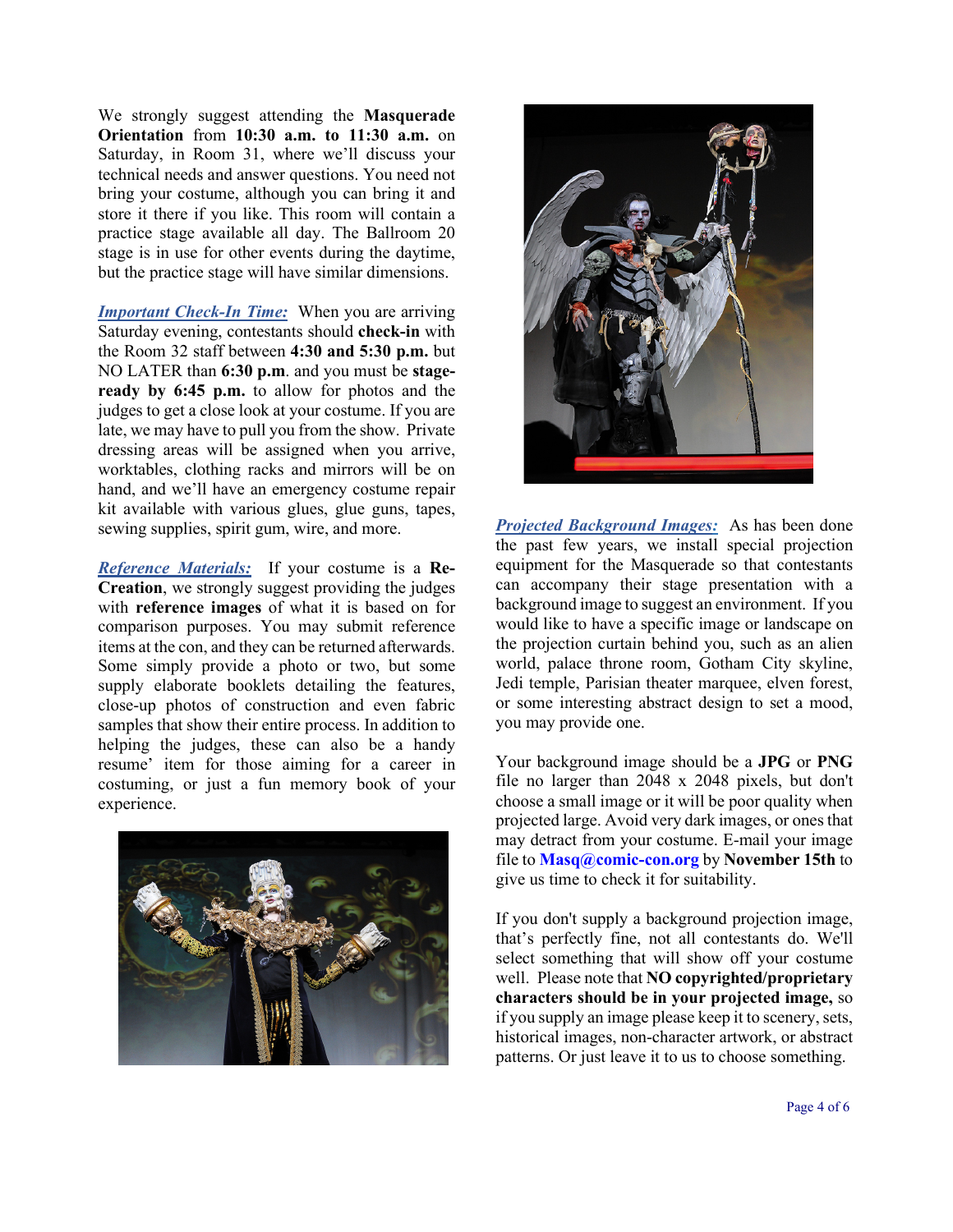## *2021 SAN DIEGO COMIC-CON SPECIAL EDITION MASQUERADE RULES*

1) **Costumes must be of original construction or show significant modification of pre-existing materials.** No costumes are allowed that are purchased or otherwise obtained from a commercial source. This is a show of creativity and craftsmanship, not shopping ability. It is expected that some costumes may include as **minor** elements some purchased items. If your entry utilizes many of these, check with the Masquerade Coordinator for approval. As a general rule, at least 75% of what you bring onto the stage must not have been purchased. If it could pass for street clothes, it's not a costume. You need not have made the costume yourself, perhaps a friend or family member did, but it can't be a purchased one.

2) If your costume participated in our virtual San Diego Comic-Con@Home or WonderCon@Home Masquerades in 2020 or 2021, it IS eligible to compete in this Masquerade as well. However, competing costumes must NOT be worn at the con prior to the show. If everyone's seen your costume in front of them, there's no point in displaying it on stage, so keep your entry out of sight until Saturday night. You may of course wear your costume around the con afterwards.

3) **Maximum time on stage:** 1-2 people: 1 minute 30 seconds. 3-6 people: 2 minutes. 7 or more: 2 minutes 30 seconds. If you would like more time, check with the Coordinator beforehand. Show off your costume well and have fun but remaining on stage too long can lessen the impact of your presentation, but don't be too quick, either!

4) No liquids, messy substances, fog, or anything that may pose a danger is allowed on stage. Unsheathing of bladed weapons is not allowed without clearance from the Coordinator. No throwing things into the audience. Nothing is allowed that would get a movie an "R' rating. Violating these rules will disqualify you, and possibly result in escort off the premises. Due to safety concerns, **minors** may not perform combat simulations.

5) Category definitions: **Re-Creation**: A costume copied from a pre-existing design, such as from a movie, comic book, famous artwork, history, etc. **Original:** A design original to the maker/wearer. It may be inspired by some work of fantasy, science fiction, mythology, etc., but is not a copy. **Young Fan category**: Ages 12 to 17.

6) A costume that has won **Best In Show** or **Best In Master Class** at an in-person Costume-Con, NASFiC, or Worldcon convention is not eligible for an award from the judges but is still eligible for company and organization prizes.

7) Contestants agree to report in with staff in the Masquerade backstage rooms no later than **6:30 P.M**., (5:30 PM or earlier is suggested) and to allow video recording and photography of their costumes for non-profit promotional purposes.

8) The Coordinator may reject an entry on the basis of inappropriate or unsafe behavior or content, or because of too many purchased items, or because the construction materials or techniques used do not meet the criteria of quality for the show, or because the event has reached its limit for entries.

9) For safety reasons, children under age 12 are not allowed on stage or in the backstage rooms. Minors must have a parent or guardian present with them backstage and parents will be asked to sign a permission form. Please do not bring small children into the backstage areas. With many costumers plus helpers and staff all rushing around, some wearing sightlimiting masks, some carrying large props, tools, or scissors, it is not an appropriately safe environment for small children.

10) You are not required to wear your costume yourself; someone else can present it in the show. But if is worn on stage by someone other than you, that person should not be a paid individual, nor may your soundtrack or narration or costume include content that advertises an actual product, service, or website.

*A Final Note:* It's called a Masquerade and not just a costume contest or fashion show because it's not just about costumes, but about characters too, and drama, humor, song and dance and stories. It's about creativity and celebrating the ancient and modern art of costuming. The purpose of the show is for fun, so please don't be so concerned about winning that you forget to enjoy that you're bringing smiles to thousands of people. Our Masquerade staff are volunteers, and we donate our time to the event because we love costuming as much as you do. So, thanks for being a part of the show!

– Martin Jaquish, Masquerade Coordinator. Lori Sartain, Lindsay Harold, Assist. Coordinators.

*This pamphlet and photos ©2021 by San Diego Comic Convention, Inc., a non-profit educational corporation dedicated to creating awareness of and appreciation for comics and related popular art forms, primarily through conventions and other events that celebrate the historic and ongoing contribution of comics to art and culture.*